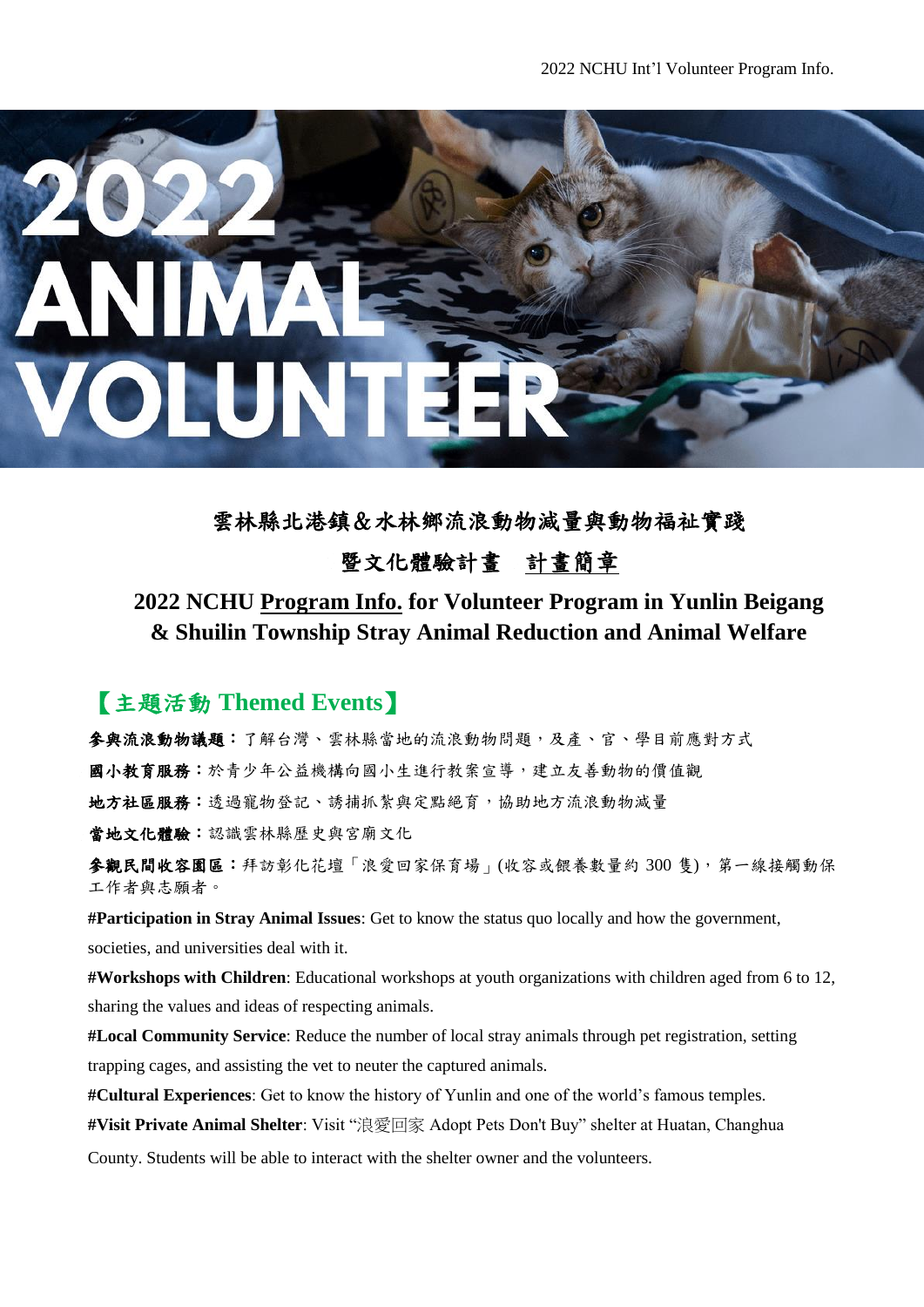| 主題學習                                                                                                             | 活動主題                                                                                                  | 安排行程                                                                                                                                                                                                                                                                                                                                                                                                                                |  |  |
|------------------------------------------------------------------------------------------------------------------|-------------------------------------------------------------------------------------------------------|-------------------------------------------------------------------------------------------------------------------------------------------------------------------------------------------------------------------------------------------------------------------------------------------------------------------------------------------------------------------------------------------------------------------------------------|--|--|
| <b>Study Theme</b><br><b>Topics</b>                                                                              |                                                                                                       | <b>Contents</b>                                                                                                                                                                                                                                                                                                                                                                                                                     |  |  |
| 推廣動物福祉教育<br><b>Share the Concept</b><br>of Animal Welfare                                                        | A.青少年機構教案宣傳<br><b>Deliver Educational</b><br>Workshops at Agencies for<br>Underprivileged Youth       | 設計教案,分享生命教育、動物保護及動<br>物福祉相關的知識。<br>時間: 7/09、7/10<br>對象:國小學生<br>場域:一心育幼院、私立長愛家園育幼院<br>Design teaching materials that share "Life"<br>Education", "Animal Protection" and<br>"Animal Welfare".<br><b>Time</b> : Jul.9 <sup>th</sup> & Jul.10 <sup>th</sup><br><b>Audience:</b> Elementary school students<br>Venue: 一心育幼院、私立長愛家園育幼<br>院                                                                                               |  |  |
| 加強地方政府、<br>民間執行效能<br><b>Support</b><br><b>Government &amp;</b><br><b>Private Animal</b><br><b>Shelters' Work</b> | B.收容所志工體驗<br>Volunteer at shelter                                                                     | 至私人收容所,了解台灣愛爸愛媽日常工<br>作,協助清掃狗舍、餵食等志工事宜。<br>時間:7/05<br> 場域:彰化花壇「浪愛回家保育場」<br>Visit private animal shelters and know the<br>routine work. We will also help clean the<br>environment and feed the animals.<br><b>Time</b> : Jul. $5th$<br><b>Venue</b> : "浪愛回家 Adopt Pets Don't Buy"<br>shelter at Huatan, Changhua County.                                                                                                            |  |  |
|                                                                                                                  | C.掃街<br>(寵物登記、誘捕抓紮)<br><b>On-street Campaigning</b><br>(Pet registration & placing<br>trapping cages) | 由里長帶領進行掃街,強制寵物登記、宣傳<br>免費的定點絕育活動,以及放置誘捕籠進行<br>抓紮。<br>時間: 7/06-7/08<br>對象:地方民眾<br>場域:雲林縣溪墘村、水林鄉順興村<br>Led by the chief of the village, students will<br>knock on door by door to promote pet<br>registration, and free animal-neutering<br>surgery on Jul, $9$ <sup>*</sup> ; along the way, we will<br>place trapping cages and animals captured<br>will be brought back to vets and be neutered.<br>Time: Jul. $6th-$ Jul. $8th$ . |  |  |

# 【活動內容 **Events Details**】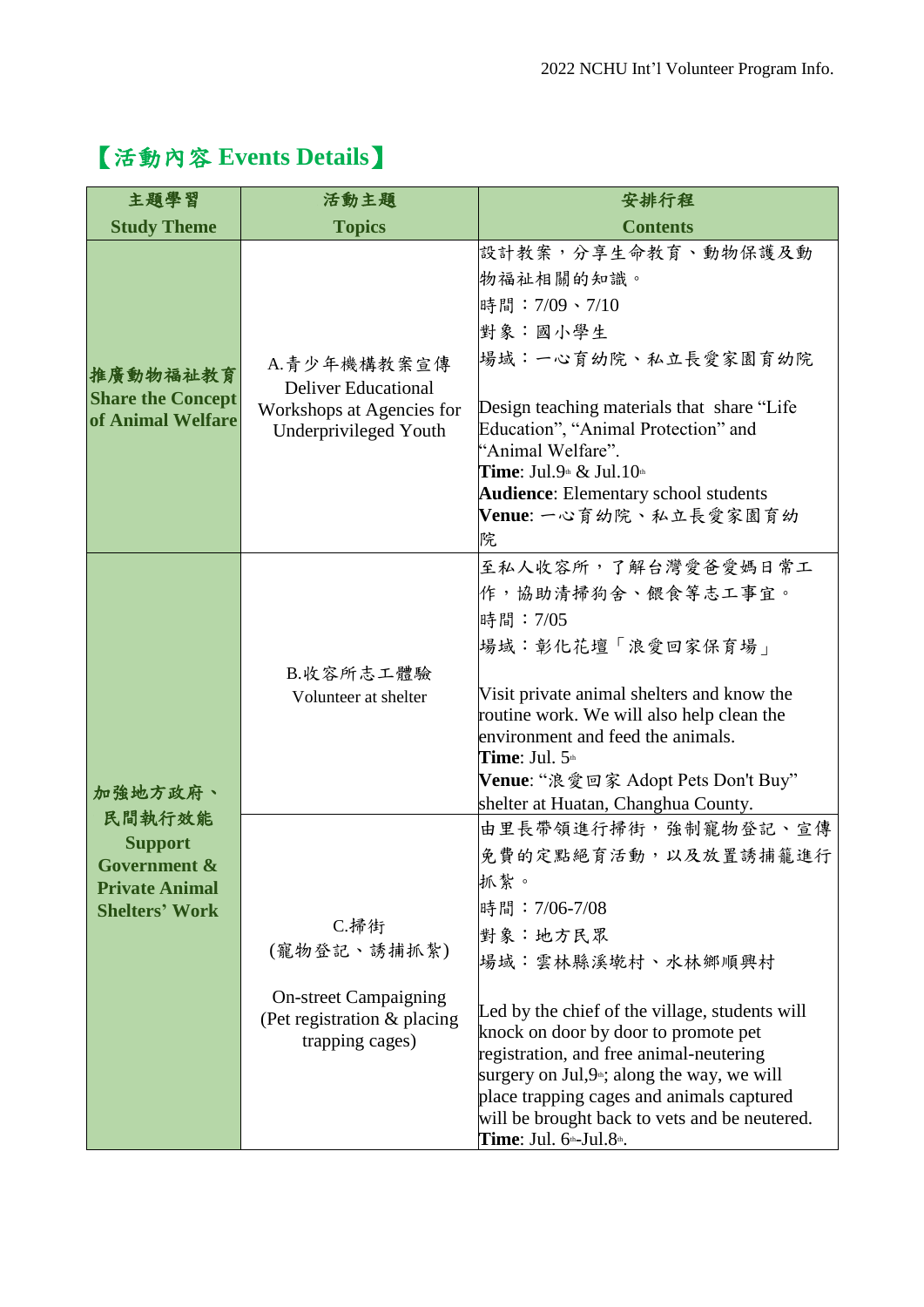|                    |                               | Venue: Xi-Chien Village, Shuilin Township,        |
|--------------------|-------------------------------|---------------------------------------------------|
|                    |                               | <b>Yunlin County</b>                              |
|                    |                               |                                                   |
|                    |                               |                                                   |
|                    |                               |                                                   |
|                    |                               | 由專業獸醫師執行,社員輔助進行絕育手                                |
|                    |                               | 術。                                                |
|                    |                               | 時間:7/09                                           |
|                    |                               | 對象:地方民眾、地方流浪動物                                    |
|                    |                               | 場域:(暫)雲林縣北港鎮南陽國小活動中                               |
| 幫助地方流浪動            |                               | Ş                                                 |
| 物減量                | D. 定點絕育                       |                                                   |
| <b>Assist with</b> | <b>TNvR</b> Surgeries         | Professional and licensed vets will operate       |
| neutering          |                               | the surgery; volunteers will do supportive        |
| animals            |                               | work such as caring for post-surgery              |
|                    |                               | animals.                                          |
|                    |                               | <b>Time:</b> Jul. $9th$                           |
|                    |                               | Venue: (tentative)Nanyang Elementary              |
|                    |                               | School Activity Center, Beigang Township,         |
|                    |                               | <b>Yunlin County</b>                              |
|                    |                               | 由當地專業領隊帶領參訪朝天宮、巷弄及歷                               |
|                    |                               | 史建築,深入了解他們的有趣故事!                                  |
|                    | E. 認識雲林歷史與宮廟文                 | 時間: 7/05                                          |
| 文化體驗               | 化 Learn about the history and |                                                   |
| <b>Culture</b>     |                               | We will visit Beigang Chaotian Temple and         |
| <b>Experiences</b> | temple culture in Yunlin      | some well-known historic buildings, learning      |
|                    |                               | all the interesting stories behind it. Prepare to |
|                    |                               | get local!                                        |
|                    |                               | <b>Time:</b> Jul. $5^{\text{th}}$                 |

# 【**7** 天 **6** 夜行程 **Tentative Schedule**】

說明:主辦單位擬定行程,須因應國小校方所排定之實際日期、配合防疫措施之公布; 並考量到團隊 安全、氣候、在地作息等因素,保有調整或取消之權利。

|               |     | 上午 Morning                             | 中午 Noon       | 下午 Afternoon                                             | 晚餐 Dinner   | 晚間 Evening                               |
|---------------|-----|----------------------------------------|---------------|----------------------------------------------------------|-------------|------------------------------------------|
| <b>Date</b>   | Day | $9:00-12:00$                           | $12:00-14:00$ | 14:00-17:30                                              | 17:30-19:00 | 19:00-22:00                              |
| <b>Jul.04</b> | Mon | 從興大出發<br>Departure from<br><b>NCHU</b> | 午餐 Lunch      | 彰化收容所志工體驗<br>Volunteer at<br>Changhua private<br>shelter | 晚餐 Dinner   | 抵達雲林/安置<br>Arrival at<br>Yunlin/Settling |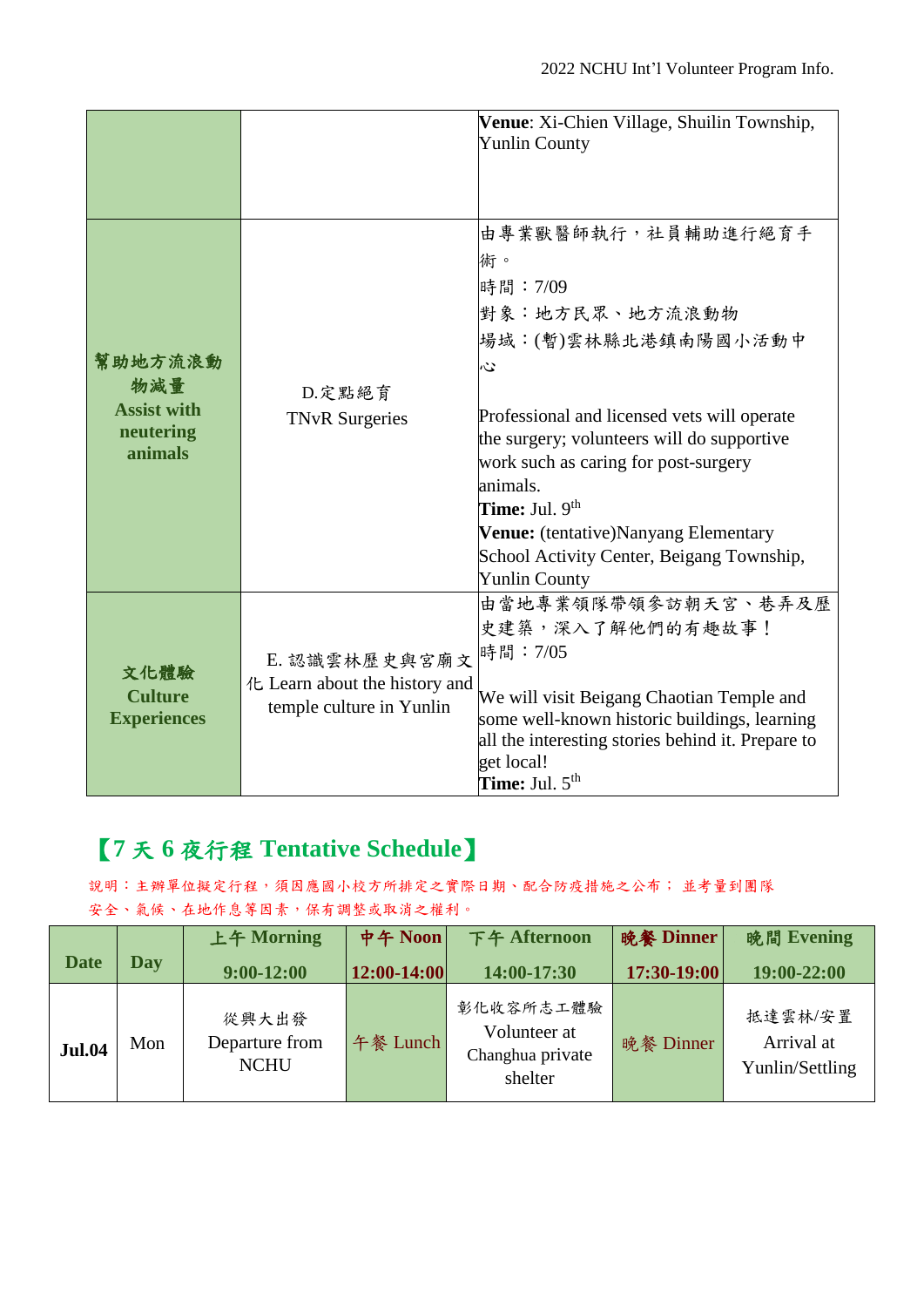| <b>Jul.05</b> | Tue | 文化體驗<br>Cultural Experiences    | 文化體驗<br><b>Cultural Experiences</b>      | 服務準備。盥<br>洗、22:30 熄燈<br>Preparation; light<br>out at 22:30 pm              |
|---------------|-----|---------------------------------|------------------------------------------|----------------------------------------------------------------------------|
| <b>Jul.06</b> | Wed | 掃街<br>On-street<br>Campaigning  | 掃街<br>On-street<br>Campaigning           | 分享回饋時<br>間、盥洗、<br>22:30 熄燈<br>Sharing the day;<br>light out at 22:30<br>pm |
| <b>Jul.07</b> | Thu | 掃街<br>On-street<br>Campaigning  | 掃街<br>On-street<br>Campaigning           | 分享回饋時<br>間、盥洗、<br>22:30 熄燈<br>Sharing the day;<br>light out at 22:30<br>pm |
| <b>Jul.08</b> | Fri | 掃街<br>On-street<br>Campaigning  | 掃街<br>On-street<br>Campaigning<br>場佈     | 分享回饋時<br>間、盥洗、<br>22:30 熄燈<br>Sharing the day;<br>light<br>out at 22:30 pm |
| <b>Jul.09</b> | Sat | 國小教案<br>Educational<br>Workshop | 絕育<br><b>TNvR Surgeries</b>              | 休息、自由<br>時間盥洗、<br>22:30 熄燈<br>Free time; light<br>out at<br>22:30 pm       |
| <b>Jul.10</b> | Sun | 國小教案<br>Educational<br>Workshop | 感恩午餐<br>分享大會<br><b>Celebration Party</b> | 賦歸 Home                                                                    |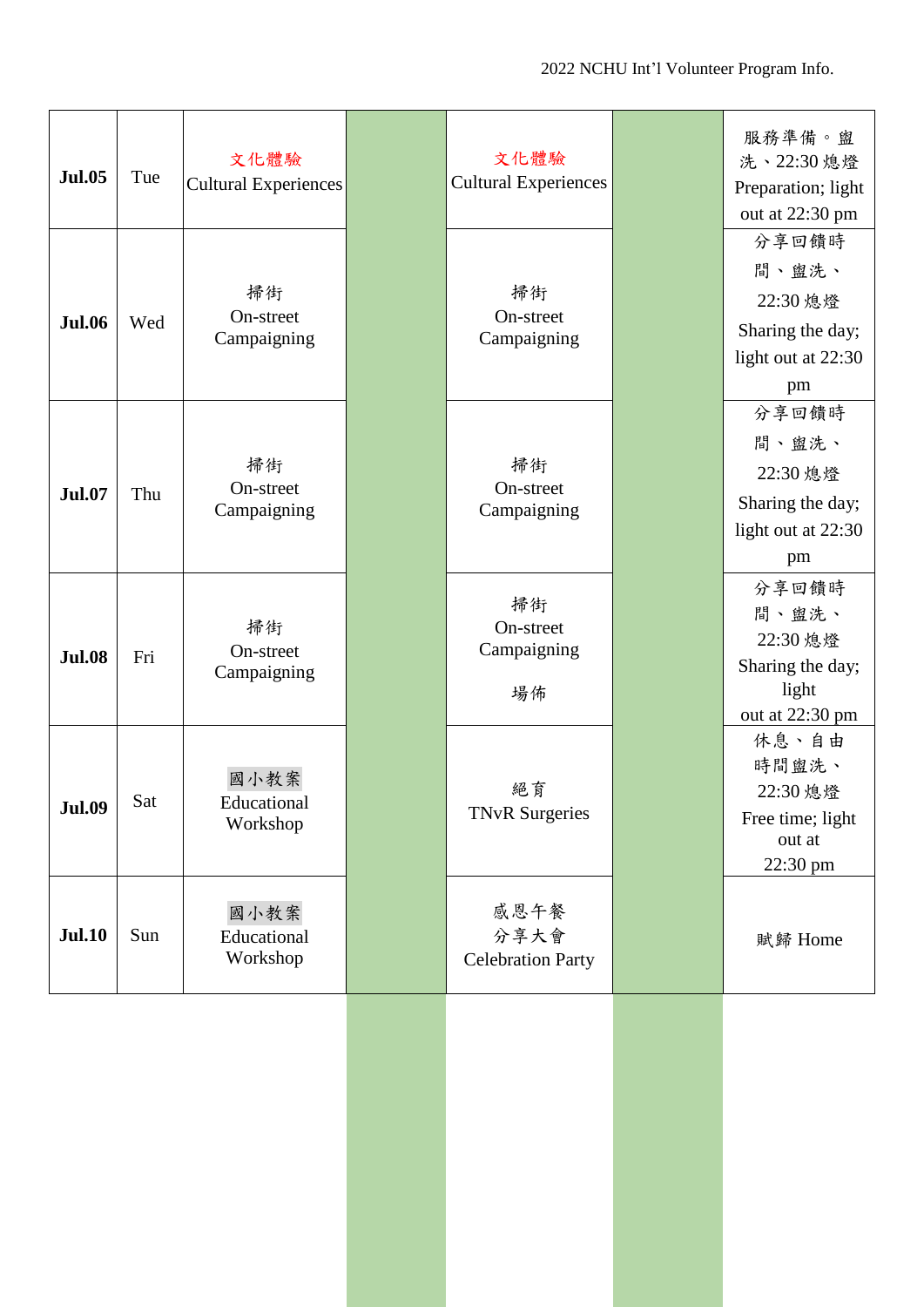### 【服務地區背景 **Community background**】

### 一、北港 **Beigang (**人口約 **3** 萬 **8 / Population 38 K)**

國內重要之農業發展要地:北港舊稱「笨港」,是全台最早的港口都市之一。早期發展 對外出口貿易,但因河道日益淤淺,遠離海域,日治時期海關撤站,失去河港與通商口 岸的貿易功能。因地面平坦、土地肥沃,花生、甘蔗、製油廠等享譽全國,至今仍為國 內重要之農業發展要地。

**An important agricultural site in Taiwan: formerly known as "Pùn-káng", Beigang was one of the earliest port cities. In the early days, it developed export trade with foreign countries, but due to the siltation of the river and its distance from the sea, the customs station was withdrawn during Japanese colonization; the port no longer functioned. Because the land is flat and fertile, peanuts, sugarcane, and oil mills are well known throughout the country, and till now Beigang are still an important place for agricultural development in Taiwan.**

台灣現代化模範中心:日治時期推動市街改正後,北港市街新增許多重要之公共建築, 包括北港郡役所、北港街役場、北港公會堂、武德殿、北港溪鐵橋、北港水道、北港製 糖工廠、糖業鐵道及宿舍等,顯示北港當時的興盛狀況與現代化。

**Taiwan Modernization Example: During the Japanese colonization, many important public buildings were added, including Beigang County Hall, Beigang Street Yard, Beigang Guild Hall, Wu-Te Temple, Beigang Stream Railway Bridge, Beigang Waterway, Beigang Sugar Factory, sugar railway and dormitories, etc., showing the prosperity and modernization at that time.**

擁有超過 **300** 年歷史的北港朝天宮:建於清康熙 **33** 年(**1694**),奉祀天上聖母媽祖。世 界上有近 **5000**座媽祖廟,而北港朝天宮不僅保有全國媽祖廟唯一以佛教進行祭祀儀典的 傳統,更與福建莆田湄洲媽祖廟、天津天后宮並稱世界三大媽祖廟。每年舉辦的「北港 迎媽祖」更是為台灣國家指定的重要民俗活動,是台灣人的信仰中心!

**300-year-old Beigang Chaotian Temple: Built in 1694, the temple is dedicated to Ma-zu, a goddess who protects people on the sea. There are nearly 5,000 Ma-zu temples in the world, but in Taiwan only Beigang Chaotian Temple maintains the tradition of worshiping Ma-zu**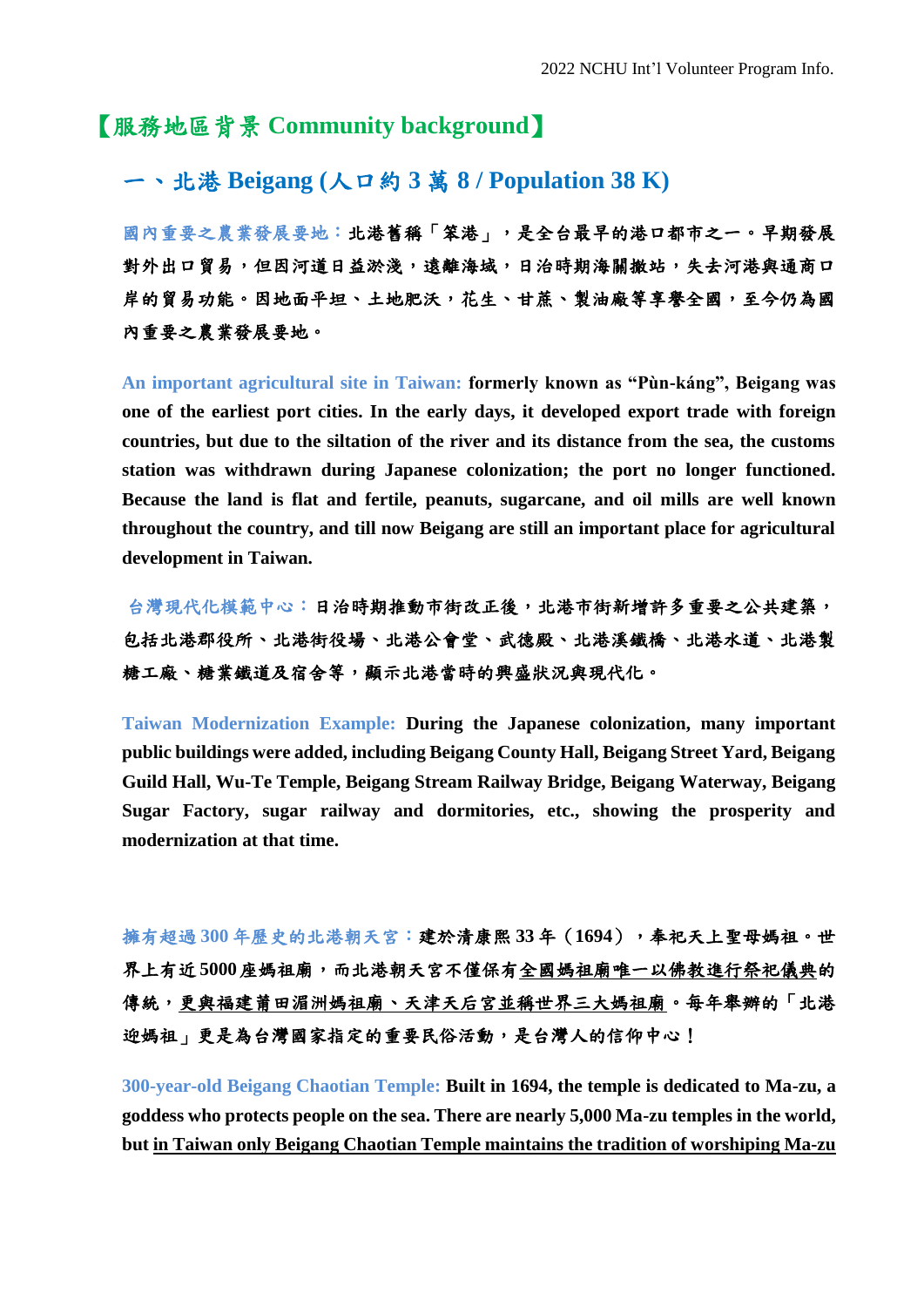**with Buddhist rituals. It is also one of the top three Ma-zu temples in the world, along with Meizhou Ma-zu Temple in Putian, and Tianjin Ma-zu Temple. The annual "Beigang Mazu Procession" is an nationally important folk event in Taiwan.**

### 台灣糖業發展的見證者:在朝天宮西側民主路底即是北港糖廠,南畔北港溪與嘉義縣僅 一水之隔,與蒜頭糖廠為鄰,北接虎尾糖廠,見證大日本製糖株式會社的興衰起落。

**Witness to the Development of the Sugar Industry in Taiwan: The Beigang Sugar Factory is located at the bottom of Democracy Road on the west side of Chaotian Temple, and is separated from Chiayi County by the Beigang River to the south. It is adjacent to the Garlic Sugar Factory and the Huwei Sugar Factory to the north, witnessing the rise and fall of the Great Japanese Sugar Company.**

### 二、水林 **Shuilin (**人口約 **2** 萬 **3 / Population 23 K)**

水林舊名「水燦林」,因顏思齊曾經率領漢人登陸開墾,有「開台第一鄉」之稱。

農村風貌濃厚,盛產花生、桑椹、蒜頭,同時也是台灣地瓜的重要的產地,有「蕃薯的 原鄉」之稱。水林地瓜採契作方式生產,以「台農 **57** 號」及「台農 **66** 號」為主。每年 十月時,耕耘機忙碌的橫走在田園之間,後頭跟著一群披著花布的阿嬤,在地瓜採收期 是全村最忙的時候,甚至會全村總動員來挖地瓜。

**Shuilin was formerly known as "Shui Chan Lin"and "the first township in Taiwan" where Si-Chi Yen, the gentry at the time first landed and led the Han Chinese to cultivate. The area is famous for peanuts, mulberries, and garlic. It is also an important producer of sweet potatoes in Taiwan, often known as "the hometown of sweet potatoes**"**. Shuilin's sweet potatoes are produced by contract farming, with "Tainong No. 57" and "Tainong No. 66" as the main varieties. In October every year, ploughing machines walk across the fields, followed by a group of grandmothers in flowery clothes. In the busiest time, the whole village will congregate to help.**

Reference: 1. 雲林縣政府雲林國家文化記憶庫。北港鎮介紹。http://data.yunlinmemory.cool/data/Place/4957 2. 許傑(2020)。朝天宮與北港老街的潮流新玩法・28 個北港一日遊:景點、美食、交 通、住宿。https://journey.tw/go-beigang/ 3. 許傑(2020)。雲林、水林[:蕃薯的原鄉找尋台灣精神。](https://journey.tw/go-shuilin/) 4[.](https://zh.wikipedia.org/wiki/%E5%8C%97%E6%B8%AF%E9%8E%AE_(%E5%8F%B0%E7%81%A3)) [維基百科](https://zh.wikipedia.org/wiki/%E5%8C%97%E6%B8%AF%E9%8E%AE_(%E5%8F%B0%E7%81%A3))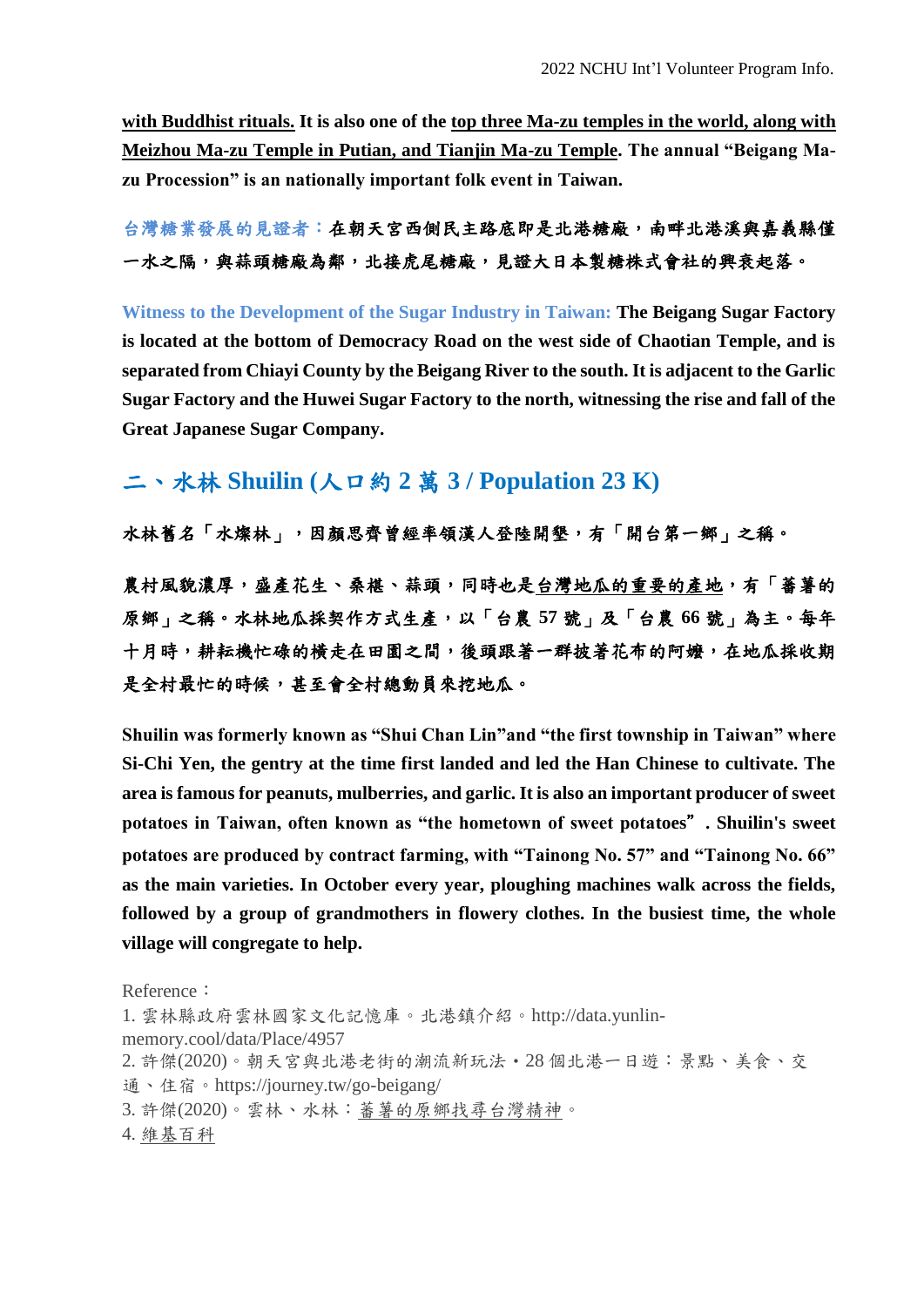| 【社課安排&教案籌備規劃 Pre-departure Training】 |  |
|--------------------------------------|--|
|--------------------------------------|--|

| 課程 Class                                                                                     | 講師 Lecturer                                                 | 課程內容 Topic                                                                                                                                                                                                            |
|----------------------------------------------------------------------------------------------|-------------------------------------------------------------|-----------------------------------------------------------------------------------------------------------------------------------------------------------------------------------------------------------------------|
| 台灣動物福祉與<br>流浪動物問題<br>The Problem of<br>Animal Welfare and<br>Stray Animal Issue in<br>Taiwan | 中興大學獸醫系<br>林荀龍老師                                            | 什麼是動物福祉/What is Animal<br>Welfare<br>台灣的流浪動物問題 The Stray<br>Animal Issue in Taiwan<br>政府民間做了哪些努力/What<br>Government and Civilians Have<br>Done to Tackle the Issue<br>現階段可以如何解決現況問題<br>/What Can We Do for Now        |
| 絕育現場 Q&A<br>Q&A about TNvR                                                                   | 浪浪樂活醫療室獸醫<br>吳怡珣醫師                                          | 什麼是 TNvR/What is TNvR<br>絕育流程介紹/Process<br>Introduction<br>民眾常見問答/Common Questions<br>飼主教育宣導/What Pet-owner<br>Should Be Aware of                                                                                     |
| 志工訓練<br>Things we Need to<br>Know when On-Street<br>Campaigning                              | 浪愛回家協會<br>林育辤先生                                             | 如何使用誘捕籠/How to Use<br><b>Trapping Cage</b><br>掃街注意事項/Dos and Don'ts<br>絕育志工演練/Drill                                                                                                                                   |
| 各國浪浪去哪兒<br><b>International Stray</b><br>Animal Issues and<br>How they Tackle it             | 興大兒少教學新創服務<br>社社長吳東燦同學                                      | 了解各國 NGO/NPO 針對浪浪議題<br>發展出的行動方案/Get to Know the<br>Action Plan in Different Countries.<br>E.g. USA-Pet Partners, Canada-<br>Community Veterinary Outreach,<br>Japan-Dog Duca, and India VOSD.<br>暫定4月27日舉辦/Apr. 27th. |
| 跨域同理心交談!讓<br>我們知己知彼吧!<br>A Talk with Shelter<br>Owners                                       | 興大兒少教學新創服務<br>社社長 吳東燦 同學/<br><b>NCHU StrayLOHAS</b><br>Team | 浪爸浪媽們遇見什麼樣的困難/What<br>difficulties occur when sheltering<br>animal?<br>絕育團隊與浪浪 USR 遇見什麼樣的<br>困難/The difficulties that the team has<br>faced<br>暫定 5 月 11 日舉辦/May 11th.                                                |
| 事前掃街(暫)<br>On-Street<br>Campaigning                                                          | 台中市動保處                                                      | 與台中市動保處至台中偏鄉,了<br>解掃街流程並實地執行掃街<br>/Before departure, we will<br>accompany Animal Protection and                                                                                                                       |